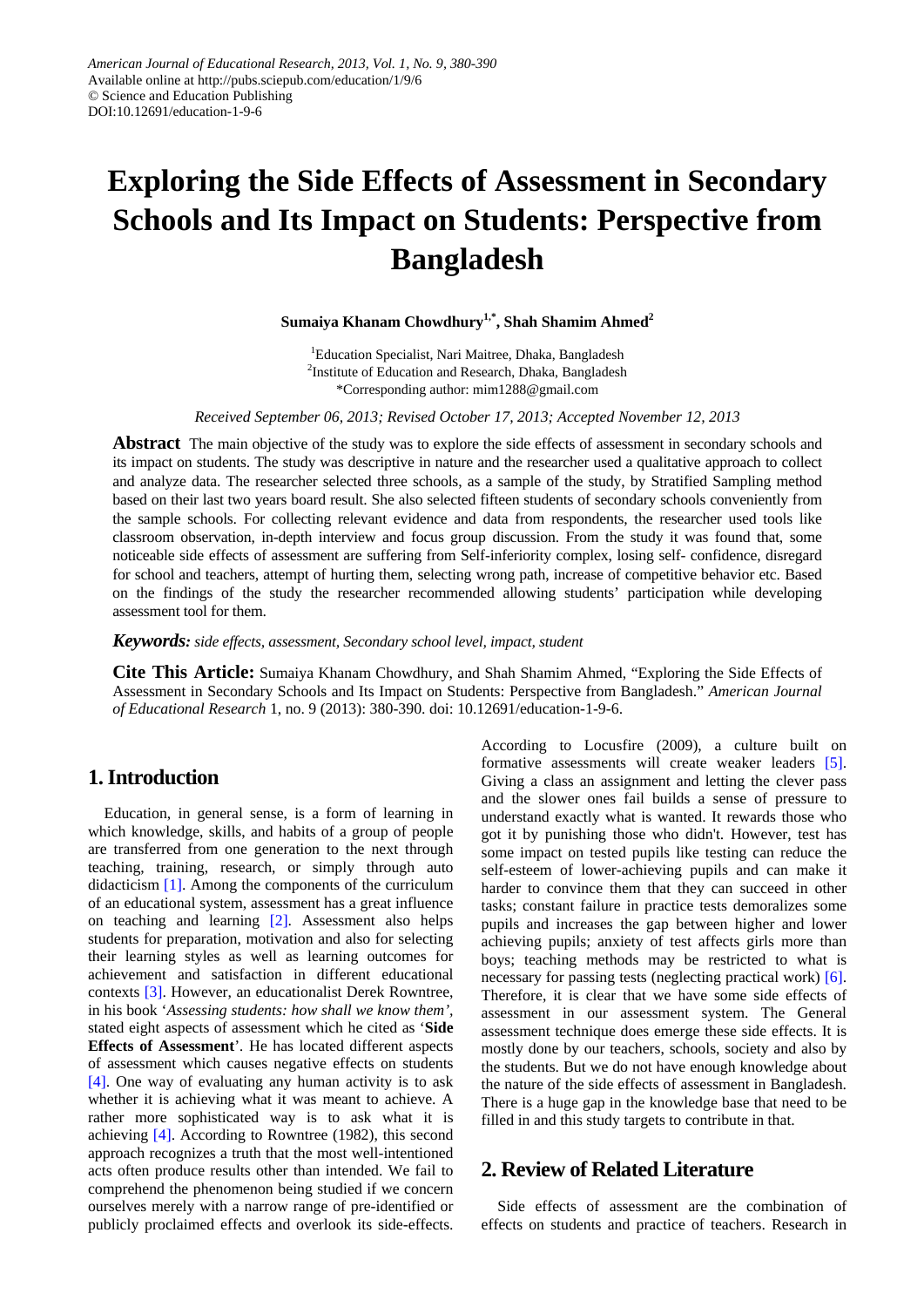the field of side effects of assessment is new in our country but in other countries of the world there have been quite a number of studies in this area. The researcher took the help of various related materials like books, journals, previous studies etc. The researcher also went through many web pages so that it may enrich the study. The related literatures were reviewed under the following areas:

## **2.1. Eight Aspects of Assessment Related to Side Effects of Assessment**

Rowntree (1982) tried to examine eight aspects of assessment each of which, it seems to him, account for certain specific side-effects. They are the prejudicial aspects of assessment, students' knowledge of the assessment, the extrinsic rewards of assessment, the competitive aspects of assessment, the bureaucratic aspects of assessment, the nature of specific assessment techniques, the giving of grades and the reporting of assessment results [\[4\].](#page-10-3)

As Prejudice of assessment it is sometimes found that, students are affected by assessment even before they are assessed. Knowledge of assessments made on other students (by him or others) influences the teachers not only how he appraises his present students' learning, but also what he thinks the appropriate method to teach them in the first place  $[4]$ . The stereotype uses about gender are also practiced in assessment like when women perform math, unlike men, the risk being judged by the negative stereotype that women have weaker math ability [\[7\].](#page-10-6)

However, in many instances, the side-effects of knowing that assessment is taking place may be benign. If students feel that a readier is genuinely concerned about how they think and feel and is interested in learning how they progress over a period of time, they may well feel stimulated to maintain a high level of effort. (Insofar as teachers are relying on this `motivational' effect, perhaps it should be classed as one of the main purposes rather than a side-effect.). But, According to Insel and Jacobson (1975), once the student knows what his teacher thinks of him, the door is open to one of the most potent sideeffects of assessment – the self-fulfilling prophecy  $[8]$ .

Moreover, Bates (1979) shows that, the Extrinsic motivation refers to the performance of an activity in order to attain an outcome, which then contradicts intrinsic motivation. Bates (1979) also stated that the often casual use of a variety of classroom system of reward to control disruptive behavior or to increase academic achievement has recently been criticize as being one of the cheap threat to the desire to learn. For example, as cited in prior research on intrinsic motivation in children, one of the most powerful tools available to the teachers for affecting students' behavior (the classroom token economy) may lead to nothing more than token learning [\[9\].](#page-10-8)

On a study of Nigerian mathematics learning it is found that, Cooperative learning strategy is more effective than the competitive learning strategy in the teaching of Mathematics in Nigeria [\[10\].](#page-10-9) Rowntree's view about this competitive environment relating extrinsic reward is that, the side-effects of learning for the sake of extrinsic rewards are bad enough. But what will happen when these extrinsic rewards are in short supply? When there are not enough to go round? The side-effects are then worsened by competition [\[4\].](#page-10-3)

Rowntree (1987) also explained the term 'assessment bureaucratic' in two senses. First is that you cannot identify the persons who are assessing you. Secondly, in that they, whoever they are, choose not to regard you as an individual or meet you personally to hear your case. This could also create side-effects not only for individuals but also for the schools. Furthermore, in Present times there are many different ways of coming to know the student's through conversation, observation, multiple-choice tests, essays, examinations, and so on. We can run into sideeffects if we rely too much on any one of such methods of assessment. Also, about extrinsic reward, on average, spend time using their intelligence to figure out how to get an A without doing the real work of the course and without thinking, rather than spending the same time thinking and exploring, regardless of what grade this may bring them. It isn't that these students are not motivated. It's just that they're not as motivated to learn as much as they're motivated to get good grades [\[11\].](#page-10-10) Lastly, assessment results are reported to the student concerned to other teachers, to other students, to the student's parents, to his 'sponsor', to potential employers, and so on. These could create self-inferiority among students [\[4\].](#page-10-3)

## **2.2. Research Related to Side Effect of Assessment**

The side effects of assessment can be found from the case study of Comell, Krosnik and Chang (undated) where they stated, "An unfortunate event in 2000 occurred, when 7,989 students were wrongly informed that they had failed the Minnesota Basic Standards Test in Mathematics. We conducted a survey of 911 of these students to assess the psychosocial impact of this event. More than 80% of students reported that they increased studying, and nearly half made reductions in their extracurricular activities. Students reported a wide range of adverse emotional reactions, with over 80% reporting that they felt depressed, worried, or embarrassed. About half of the students said that they felt "stupid" and "less proud" of themselves. Fewer students reported troubling reactions by their parents or their peers. Adverse reactions were reported more frequently by girls than by boys and by students in higher grade levels [\[12\].](#page-10-11)

Griffin and Heidorn (1996) investigated the relation between the Florida competency test administered first in the  $10<sup>th</sup>$  grade (and up to five more times before high school graduation) and dropout behaviour in 76,664 students in 75 high schools. Contrary to expectation, test failure did not contribute to an increased dropout rate among low achieving students or among minority students. However, test failure did appear to increase the dropout rate slightly in students with strong academic records (higher GPAs). Despite the weight of expert opinion, the few studies that have directly investigated student reactions to graduation tests have generated inconsistent finding[s \[13\].](#page-10-12)

One of the few such efforts is an unpublished study by Jonas and Hayes-Wallace (1986), who administered the Piers-Harris Self-Concept Test to tenth grade students before and after taking the Georgia Basic Skills Tests in mathematics and reading. Students who failed one or more of the tests showed a statistically significant decline in self-concep[t \[11\].](#page-10-10)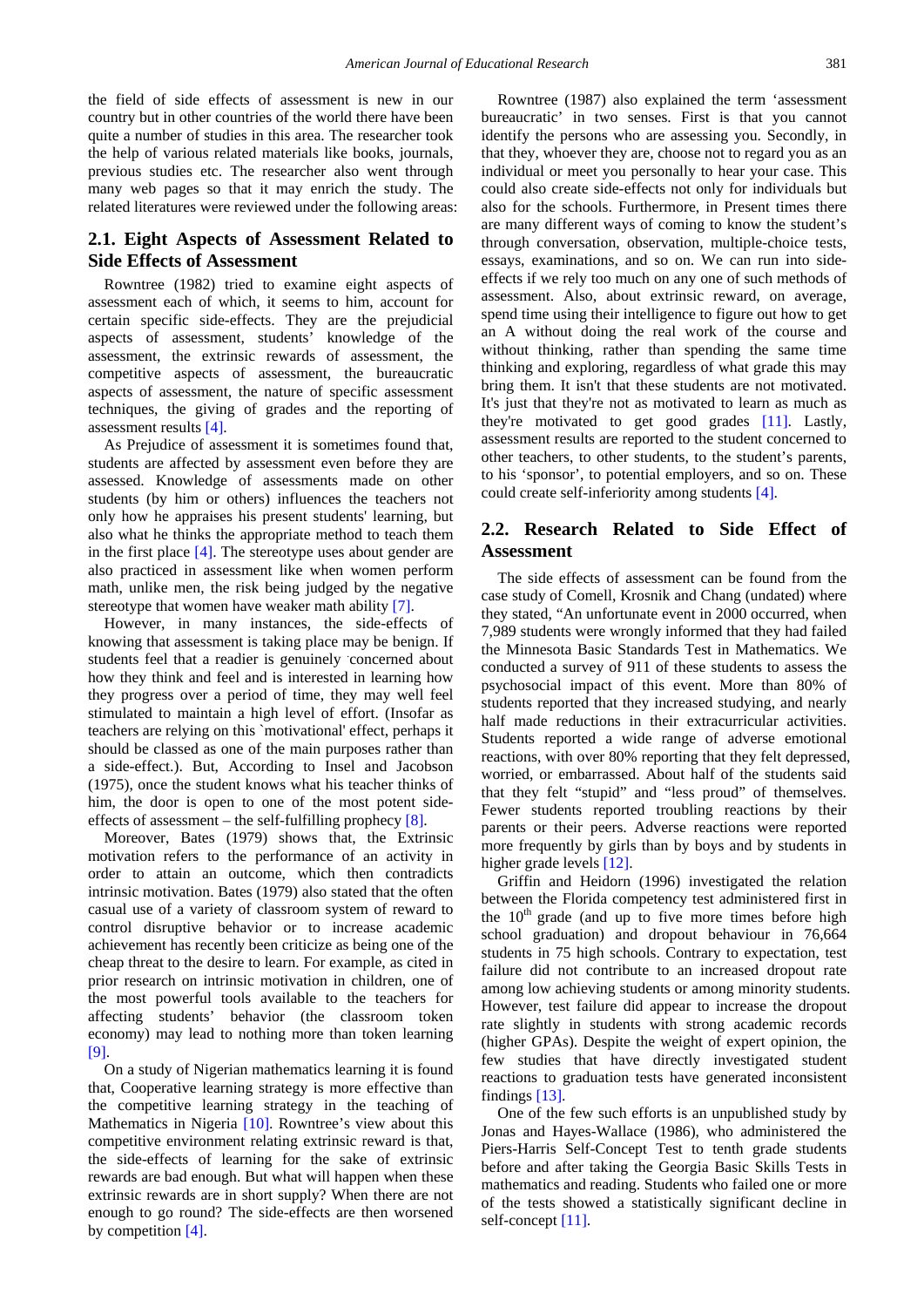Moreover, the stressful impact of repeatedly failing the Minnesota Basic Standards Tests on a purposeful sample of 16 students who would not have been expected to fail because of adequate academic records (GPA 2.0 or higher and California Achievement Test Total Battery above the 25<sup>th</sup> percentile). Based on interviews with students and parents, she concluded that test failure had damaged students' confidence in their abilities, strained their relationships with parents and peers, and altered their educational and career plans. Overall, there is much more rhetoric than direct evidence that graduation tests have a stressful impact on students [\[11\].](#page-10-10)

## **2.3. Perspective of Bangladesh**

In Bangladesh, researches about side effects of assessment had not found profoundly. However, from the perspective of classroom culture some side effects were found. According to Ahsan (2007), the purpose of classroom questioning to the teachers' was not always found to be for assessment and or for learning. Sometimes the teachers had been using it as a technique to punish the students who create chaotic situation and interruption in the classrooms. Students were also found in fear mood in question asking session. Questioning was proved to be a state of fear to the students, who were sitting in the back benches and low or average achievers. Completion of questioning by the teachers or ending of class period (class time) bring an immense pleasure among the students and they were not stingy in expressing the joyous mood of liberty. Students expressed their happy moments with elated words such as 'wow!, oh saved', when the questioning came to an end. As a safe measure the students, who could not prepare them to respond, immediately tried to learn particular answers by opening their text book hiding from the teacher. Question-answer was also found terrifying event to the learner as many of them had been found to be mumbled while answering the questions, but mumbling was not their usual habit. Class test seemed to be a matter of worry to the students [\[2\].](#page-10-1)

Ahsan (2007) also stated that, the teachers also expressed some prejudicial concepts about the students in many cases and were found to be engaged in displaying discriminating behavior based on the differences in socioeconomic background while assessing them. There were always some students in a class who get advantage of the assessment system and some students who were deprived from it. The privileged group is mainly the students who are the high achievers. There were also some students who were average achiever, but have other qualities, such as, proficiency in oratory or debating, or any other quality. These students were always in spotlight. They became captains or leaders in different formal or informal groups among peers. Sometimes they got less punishment than others for similar faults. They were praised in the class and they were given different responsibility of classroom management. On the other hand, there were also some students, mainly low average achievers with any unexpected qualities, such as being pugnacious or talkative, who were also in spotlight. Sometimes they were punished more than the others for the same faults. They were rebuked openly and often their peers reject them from formal and informal groups. There were some implicit or explicit conflicts between two groups.

However, when the students could not answer the question they feel extremely ashamed. They said that, sometimes the teachers let them sit as they usually could answer in class but sometimes give punishment. Students also like ranking system, because they thought that it give recognition to the good student so that they could be encouraged to do better in exams and also alerts the students with poor scores that they could try harder to improve their position in the rank. Sometimes after analyzing the class positions of the friends given by the students, an internal system of grouping could be identified. It was seen that almost all the high achievers had the friends who were also high achievers. Few of them had friends who are average students and very few of them had low achievers. Students also like to memorise the answer rather than understanding the answers [\[2\].](#page-10-1)

Ahsan (2007) also mentioned about the teachers that most common technique used by the teacher was classroom questions and sometimes these techniques were used for giving punishment [\[2\].](#page-10-1)

# **3. Objective and the Questions of the Study**

The general objective of the study was to explore the side effects of assessment in secondary schools with measuring the social desirability of the respondents. To achieve the purpose of this study the following research questions were addressed:

- Are there any side effects in assessment practice at secondary schools?
- What kinds of side effects exist in secondary schools?

# **4. Methodology of the Study**

## **4.1. Introduction**

The purpose of the study was to identify the side effects of assessment and its impact on secondary school students. This part comprises the entire methods and techniques used in each step of the study. It illustrates the detailed description of sample selection, sources of data, data gathering tools and techniques, techniques of data analysis for the study.

#### **4.2. Nature of the Study**

The study is descriptive in nature based on qualitative approach. Data and evidences were gathered from a wide range of sources by using a combination of different data gathering instruments and strategies. The thematic analysis was used to analyze the collected data.

#### **4.3. Study Area**

The study area was basically the Dhaka district. The researcher selected this area because of easy communication system, availability of time and financial support. To complete the research perfectly and thoroughly with the assigned time, researcher chose secondary level. Only mainstream schools were chosen for the study.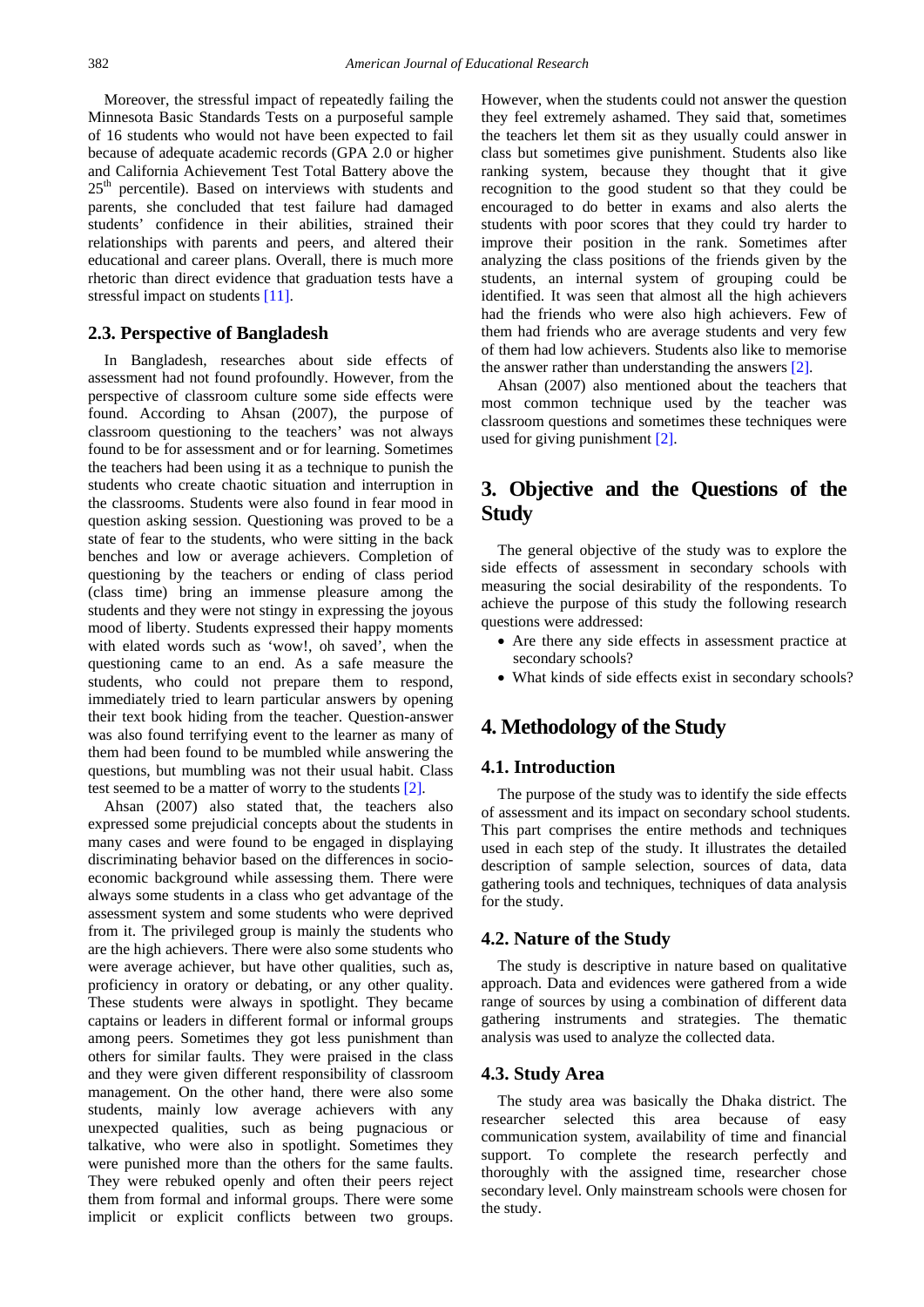## **4.4. Population of the Study**

All the government and non-government secondary schools and its students are the population for this study. There are 19070 secondary schools in Bangladesh where 75,10,218 students are studying. Among them, 317 are governmental and 18753 are non-governmental; there are 468 secondary schools in Dhaka metropolitan city where 3,25,000 students are studying. Schools were considered regardless of their administrative categories (for example, Govt. or non Govt. schools) and the schools are also from different categories based on their reputation and result in public examination.

## **4.5. Sampling Technique and Selection**

#### **4.5.1. Sampling Technique**

From the large number of schools and students, three secondary schools, 10 students from secondary level were selected as sample to complete the study within assigned time.

#### **4.5.2. Sample Selection**

The schools were selected by stratified sampling technique from the population which was stratified into the following 3 strata according to the result of their last two year public examinations (S.S.C):

- 1. Schools with good results in S.S.C examination / Category A- 1 school
- 2. Schools with moderate results in S.S.C examination / Category B- 1 school
- 3. Schools with poor results in S.S.C examination / Category C- 1 school

(The category was identified with the help of Board of Intermediate and Secondary Education, Dhaka)

As the main approach of this study was qualitative approach, students were selected by convenient sampling technique. Three students from each grade of secondary level were selected as a sample of the study.

#### **4.6. Sources of Data and Evidence**

Only primary data have been used for this study. Information and evidence were collected and recorded mainly from 2 sources: i) student ii) Classroom.

#### **4.6.1. Students**

Five students were interviewed individually from each grade and 10 students were involved in FGDs (Focus Group Discussion). For FGD, 10 students are divided into two groups. The Strata were determined according to the last academic result and equal gender distribution of the students. So the groups for the FGD were:

Group-1: High /Average Achiever (According to the last academic result)- 5 students.

Group-2: Low Achiever (According to the last academic result) - 5 students.

### **4.6.2. Classroom**

Five classrooms from each school were observed by the researcher. Every grade of Secondary school level of the schools was observed once for collecting data. So a total number of fifteen classrooms were observed by taking relevant notes for gathering data.

**Table 4.1. List of the categories and quantity of samples of the study**

| Category            | Quantity                 |
|---------------------|--------------------------|
| Secondary school    |                          |
| Student participant | 10(02 from 2 schools)    |
|                     | 5 (each from each grade) |

## **4.7. Tools for Collecting Data**

A triangulation method was engaged in collecting data and information with a view to maintain the validity of the data and evidence. For conducting the study, different types of data and evidence generating techniques were employed as a tool. The study entailed student's interview as principle of data collection. The method was supplemented by classroom observation, focus group discussions. All the tools were prepared based on the main purpose of the study and by reviewing the related literature.

The following tools or techniques were used for collecting data for this study:

- Classroom observation using notes.
- Interview with students
- Focus group discussion with students

#### **4.7.1. Classroom Observation Using Class Notes**

The aim of observing was to understand the detailed notation of the teachers' behavior in the classroom while assessing a student. It was also tried to comprehend how teachers behaved while a student stand up for giving the answers, when did a teacher give feedback to his/her students and how students behave towards the assessment system. Other interests were to check and to harmonize students' given data. Moreover, the researcher used notes for observation to develop information about teachers' and students' behavior at assessment time, which could influence the side effects of an assessment system.

#### **4.7.2. In- Depth Interview with Students**

Participants were interviewed under the guidance of a particular interview guide. Before starting interviewing, the researcher developed sound rapport with the participants. They were interviewed to know a number of facts regarding research interest. Respective interview guide was planned consecutively focusing their attitude, values, and practices which were the crucial factors related to side effects of assessment. It was done for revealing qualitative data of desired research questions.

#### **4.7.3. Focus Group Discussion of Students:**

For FGD two groups of students, each group consisted of 5 students, were selected from category A and Category B School. For conducting FGD, a number of topics were selected from literature which was related to purpose of this study. The researcher also used some probe questions and follow up question for collecting reliable data from participants. Before staring FGD, researcher developed rapport with the participants.

#### **4.8. Piloting of Selected Tools**

The tools of the study were piloted once. The researcher conducted another mini study for academic purpose on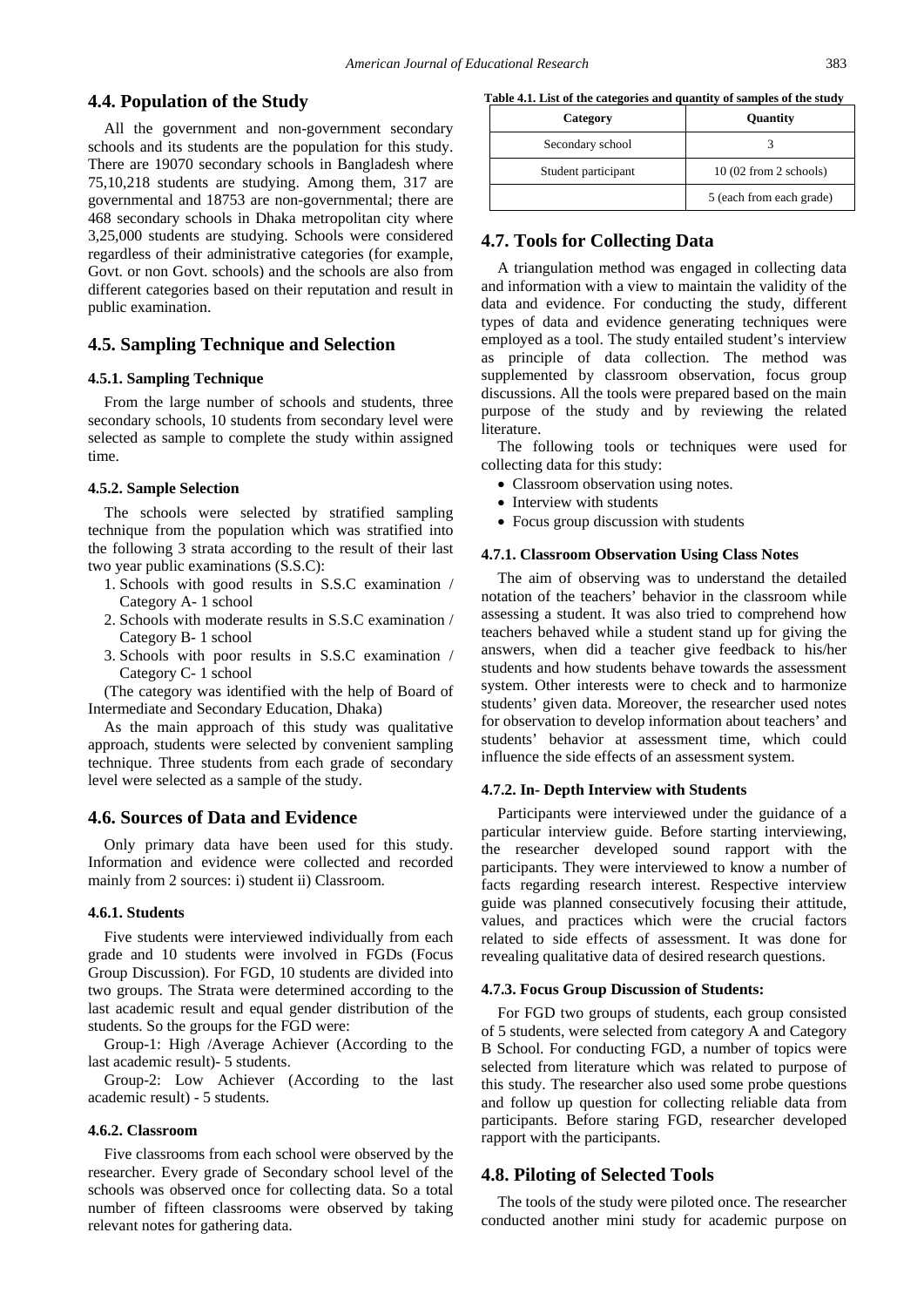side effects of assessment before conducting this study. There, the researcher used all the selected tools for collecting relevant data which were regarded as piloting of tools for the current study. After that the researcher edited the tools on the basis of piloting for conducting the current research. The tools were then piloted on 5 students and one school.

#### **4.9. Data Gathering Process**

Data was collected by the researcher herself. It was very crucial to gather data from different participants for this qualitative research. The first step in collecting data from respective participants was by using In-depth interview. The researcher built a good relationship with the participants and in need of the researcher went to the participants twice or thrice for collecting data. Then Classroom observation was used, letters of approval for amassing data was made and it was provided to the headmasters of the schools. In the case of student participants for FGD, researcher attempted to set up a fairly rapport with them. The researcher was also concerned about introducing herself to other participants as well. At the time of collecting data, the researcher tried to check the data whether any relevant topic of data was uncollected from the participants.

## **4.10. Data Analysis Techniques and Interpretation**

A few numbers of steps were followed to analyze gathered data. The certain steps were-

# Data organizing (based on techniques) Data coding (post coding) Data analysis (thematic approach)

#### **4.10.1. Data Organizing**

After collecting qualitative data, it was organized in accordance with the data collection technique like interviewed data had been organized according to the study theme.

## **4.10.2. Data Coding**

The sources were coded for analyzing data. In this case two types of coding were used: alphabetic coding for schools and alpha- numeric coding for participants. The table 3.2 shows the coding of the data.

|  |  | Table 4.2. Coding of the data |
|--|--|-------------------------------|
|--|--|-------------------------------|

| Categories                      | Coding Number            |
|---------------------------------|--------------------------|
| Schools(3)                      | $OB_A$ , $OB_B$ , $OB_C$ |
| Interview participant Boys (3)  | $IB_1$ , $IB_2$ , $IB_3$ |
| Interview participant Girls (2) | $IG1$ , $IG2$            |
| FGD participant Boys(5)         | $FGB_1$ $FGB_5$          |
| FGD participant Girls (5)       | $FGG_1$ $FGG_5$          |

#### **4.10.3. Data Analysis**

A number of themes were figured out from the data revealed. Data analysis described the various aspects of the study: different viewpoints of the participants, the efficacy of their experiences. After that, the collected data was present under the particular themes.

## **i) Qualitative analysis by triangulation of data**

In particular, the term triangulation in research stands for the placing of similar data of research interest from various participants by various tools. In this study researcher tried to enhance his internal validity through data triangulation. In this triangulation process other data obtained from other sources. It was like a student's provided interview data were verified with the FGD and classroom observation data. Compatibility of accumulated data was drawn through this effort. The following chart draws the triangulation process-



**Figure 4.1.** Triangulation process of the study

The triangulated data were merged into different themes which were related to the research questions.

## **5. Analysis and Findings of the Study**

## **5.1. Existence of Side Effects at Secondary Level Assessment System**

Some side effects were found in the assessment practices at secondary level in Bangladesh. These side effects were mainly influenced the affective domain, the ethics, values and emotions of the students. From the analysis given below, the researcher tried to present how side effects of assessment influenced the affective domain of the students.

## **5.2. Students' Self-inferiority Complex and Lose of Self-confidence Due to Assessment**

Students sometimes lost their self-confidence and suffered in self-inferiority complex when their results were published. This was found when the respondents were giving data about report of their result. One student who was coded as  $IG_1$  expressed that 'I would not tell my result to you, if I tell you, you may not treat me in proper way'. IB<sub>3</sub> also felt shy to say his result. He denied of saying anything about his result. He only mentioned that his result was '*as usual*'. Another student  $IG_2$  explained her result in a very strange way that, 'I forgot my result'. She tried to memorize her result but she couldn't remember anything about her recent result. She also mentioned that, 'it is very shameful to tell my result to my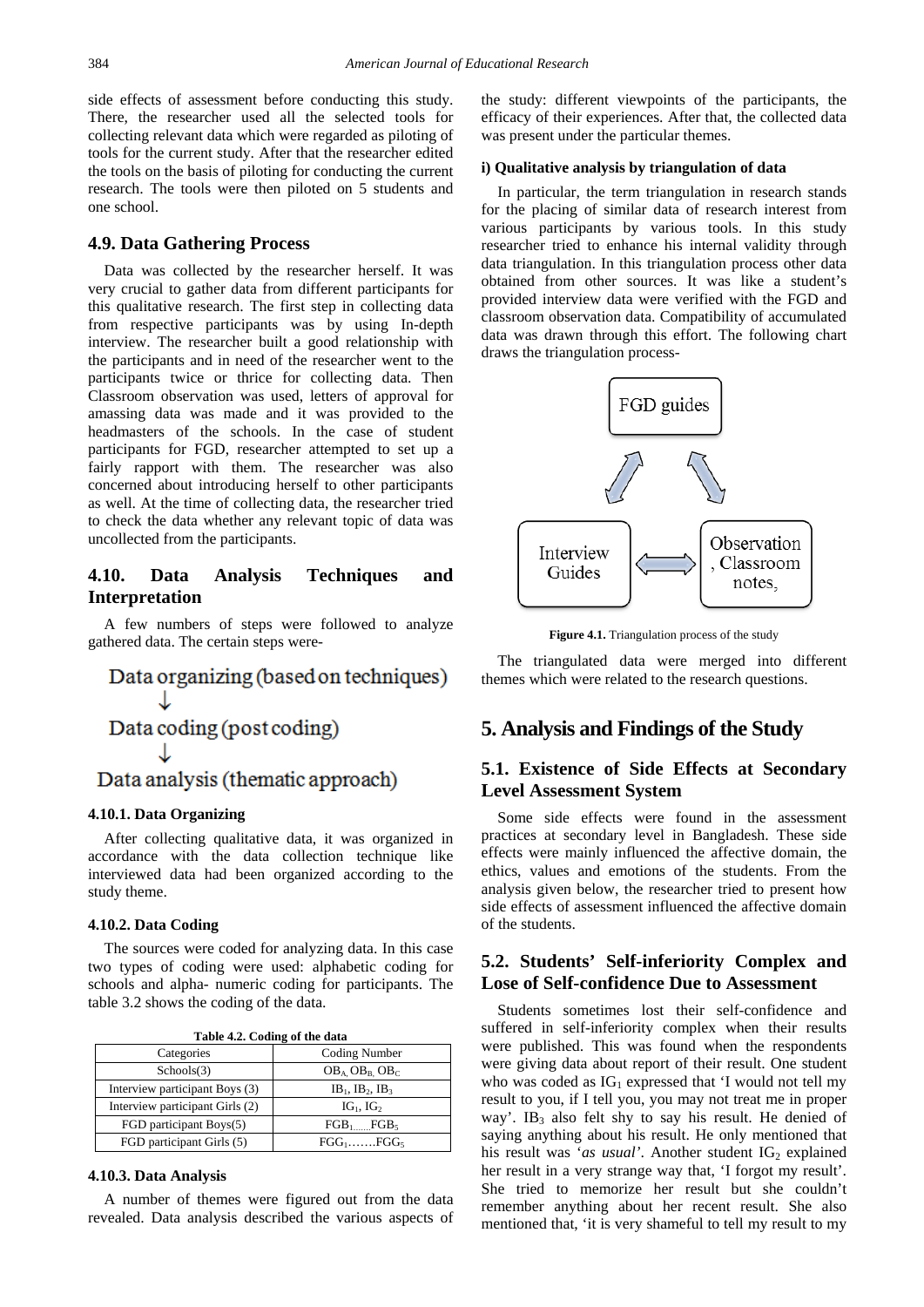elder sister and sister's husband.' One student,  $IB_2$  who seemed to be a good student, felt proud to say his result. But the others also felt shy to tell their results to the researcher. They also felt afraid to share their results with high achievers.  $FGB_1$  mentioned about this that, 'I would not tell my results to my friends, because if I tell them my result, they may tease me for my bad results'. These kinds of self-inferiority complex sometimes resisted them to give answers in the classroom. They felt shy or no interest of giving the answers in the classroom. From  $OB<sub>A</sub>$  it was found that, when teachers asked some specific student to give the answer she seemed nervous and gave the answers in lower voice. Students sometimes tried to hide themselves from teacher through an open question. Students sometimes started to lose their self-confidence and suffered from depression. Regarding this,  $IG_1$  was very much depressed about her result. It seemed that she accused herself of being a bad student. She mentioned with a sad voice that 'it was entirely my fault that I couldn't get good number, my parents is being always unhappy for me, I was depressed too for making my parents down. It was totally my fault'. Another student,  $IG<sub>3</sub>$  also mentioned same kind of statement that all was his fault. And about getting poor number in examination he mentioned that, 'maybe it was my fault that I couldn't get good number in examination, maybe I was always wrong about writing the correct answer.' The other student also mentioned the same type of statement about their performance. Students' lack of self- confidence also affected their classroom assessment behavior.  $FGB<sub>1</sub>$ uttered that, 'while teachers started to take lessons from me, I felt that my heartbeat is gradually raising and my hands and legs are started to get cold. I feel very nervous of giving the answer, though I know the answer'. But  $FGB<sub>2</sub>$  argued that, if he knew the answer he would always try to give the answer with a competitive mind, before other student gave the answer. These behaviors also found from  $OB<sub>A</sub>$  that, when teachers asked some specific student to give the answer she seemed nervous and gave the answers in lower voice. Students sometimes tried to hide themselves from teacher through an open question. From  $OB<sub>B</sub>$  students were also found that they were blowing air on their chest when they successfully gave the answers.

## **5.3. Assessment Creating Disregard to the Teachers, Schools and Parents**

Students said many disrespectful statements about the teachers, school and parents.  $IB_1$  mentioned that 'I wish I could hurt my teacher'. Most of them wish to hurt their teachers by different thing. They wished to use a piece of brick, bamboo stick and even a bomb hurting their teachers. Another student,  $IB_2$  also said so. He mentioned that 'for such kind of behavior (giving one student number than the other for same answer) it is true that there were no space of respect for a teacher in my heart'. The students also mentioned different type of class punishment which influenced their disrespectful behavior. Some of the mentioned punishments were, 'Horlicks style', 'invisible chair', standing for periods', 'hacked daily dairy', 'giving 0 in the daily dairy', 'suspend a student for a week', 'giving threat of T.C' etc. They mentioned that all of these punishments were directly or indirectly related to assessment. FGB<sub>2</sub> stated that, 'teachers supposed to make

a pre-mind that they would give punishment to the students that day. Teachers came to the classroom with a bad mood and started to take lessons from the students. If anyone gave a wrong answer, teacher then gave punishment to the whole class.'  $FGG<sub>1</sub>$  advised that, 'teachers should not practice these kinds of punishments in the classroom. This is so insulting for students and also caused a decrease of respect for the teachers. As assessments are the part of the school; at the end, all blame went to school. As an example  $IB<sub>1</sub>$  stated that, 'I have a strong wish that, I will fit a bomb in my school and then I will buy a remote for controlling the bomb and one day I will destroy my entire school with a huge bomb blast'. Another student,  $FGB<sub>1</sub>$  also mentioned same type of statement that, 'I would join with Jamat-e-Islam (political organization) and learn how to make bombs, and after learning this I would blast my school. Another student,  $IG_2$  said the same thing that she hates her school because of giving poor marks, making the term question paper hard and making the students fail in their examinations.

Parents' behavior regarding assessment sometimes kept negative effects on students.  $IB_1$  mentioned that, 'when my results were published my parents punished me too hard. You would not believe, my mother broke 4-5 rulers on my back because of my bad result'. He also said that because of this behavior sometimes he wanted to flee from home. Another student,  $IG_1$  said that, 'because of my bad result my father sometimes told me that, go start begging to door to door, studying is not your business'. But  $IB_3$ and  $IG<sub>2</sub>$  argued that, their parents never punished her so much for her bad result. Supporting their statement  $FGB<sub>3</sub>$ also mentioned that, 'His mother never punished him for poor marks. She always stated some as usual statement, nothing else.'

## **5.4. Attempt of Hurting Themselves and Selecting Wrong Path Because of Assessment**

Students sometimes attempted to hurt themselves for bad results. On result day, students with poor number tried different activity to make them hurt. One student,  $IB_1$  said that in result day he felt the tension about his bad result. Sometimes he wished that, he could flee from his home and never come back.  $IG_2$  also mentioned same types of statement. But  $IB<sub>2</sub>$  the student with good result, argued that, 'it is just a mad behavior to flee from home for bad results. I will never do that'. Sometimes students with poor marks or low achievement get involved in wicked activity. These students sometimes use mobile phone with internet connection and download porn videos from their phones. These may be a result of getting habitat achieving poor number and had no demand for good numbers or otherwise there may be presence of self- fulfilling prophecy within these students that they were not a good student and can never be a good student. About this  $FGG<sub>1</sub>$ said that, who seems to be a good student, 'In my class I do not make friendship with back benchers. They are not good in the characters. They can use many slang words to anybody, they take mobile to the school and talk to their boyfriends, and they see dirty videos in mobiles.' She also mentioned against a question, 'why?', that, 'it could be a reason that they have poor result in class. If they do well in the class they might change. Because, then, they might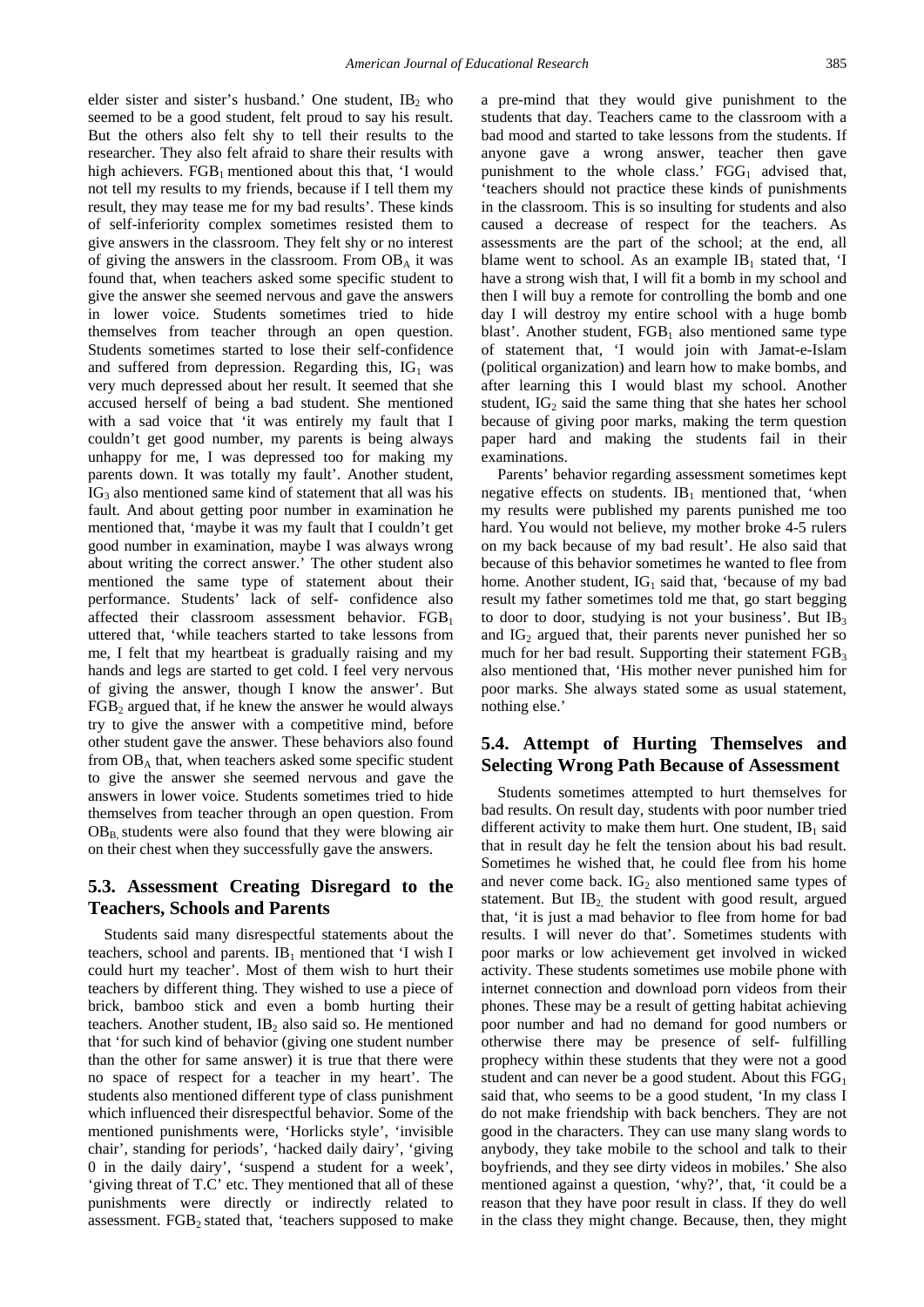feel the encouragement of doing better than before. But now they have no interest to do well in their examination'.  $IG<sub>2</sub>$  also stated that 'the students of back bench or holding a poor class roll do not have any good character'. From classroom observation, OB<sub>C</sub> the researcher noticed that, one teacher was afraid to ask questions to some of the students. Later the researcher talked to the teacher and indirectly asked the question to the teachers that, why not the teachers would ask questions to those students. The teachers' answer was, these students were not good students and also not have good characters.

## **5.5. Assessment Creates Mental Pressure**

Assessment sometimes caused mental pressures on students. Especially instant assessment and result giving day were responsible for students' mental pressure.  $IB_3$ mentioned that 'classroom assessment is a source of pressure'. Talking about the teachers' classroom assessment style he also stated that, 'while teacher started to take lesson from us, my whole body started to turn cold, I feel the pressure is my heart, heart beats very fast, I feel a paralysis in my legs and hands'.  $FGG<sub>1</sub>$  also mentioned parallel statements.  $IB_1$  uttered that, 'It is worse to give any kind of mental pressure rather than physical punishment. Teachers like to hack daily diaries and love to call parents for a simple matter. These give us more pressure on our mind. Then, I have to think about what I would say to my parents. It is very shameful. I never cried in my school; but for this reason I was crying in my school once. That time, I was only thinking what I would say to my parents'. Another student  $FGG<sub>1</sub>$  mentioned that 'while teacher started to take a lesson I try to hide myself behind something. I felt that, 'that time I was in a refrigerator'. The other said that she does not like this kind of pressure. Mostly she hates the mental pressure. And the day of giving exam papers to the students' was the worst day of the year for them. 'Taking signature on these papers is also a worse job' said all the 5 students. One student,  $IB_3$  also mentioned that, 'in the classroom when the teacher asks me my lessons, I sometimes forget most of the thing because of pressure of punishment though I had completed my lessons properly.'

## **5.6. Increase of Competitive Behavior and Grow Passion Only for Extrinsic Rewards**

About side effects of assessment the students claim that, assessment sometimes making the other students selfish and jealous of others. By supporting this statement,  $IG<sub>1</sub>$ mentioned that 'to get good numbers students do not share their notes with others'.  $IB_2$  also stated that 'I did not tell my results to any of my friends, because if I told them my result they may tease me for my bad results'. But one student,  $IB_3$  argued that, he love the competitive environment because he thought competitive environment is good for learning a lesson. Because of competitive environment, students started to go to coaching centers and there they also faced difficulties with their friends.  $IG<sub>1</sub>$ gave an example of this competitive environment, she mentioned that, ' If I had succeeded to give my lesson to my teacher properly, the other girls came to me and say that, wow you are a good student, you make note aren't you? Where do you take extra lesson? Who teaches you? How much money you give your teacher? And that was

irritating'. Another student,  $FGG<sub>1</sub>$  mentioned that 'some students try to make friendship with good students. When my class roll was better, a student tried to make friendship with me but when I lost my position he started to avoid me. He is a bad guy'.  $FGB<sub>2</sub>$  also added that, 'students within 3-20 roll suppose that, they are the hero of the class. They do not like other students. Even they do not try to help other students. So whenever they seek help from me in the exam hall I also avoid them'. He also said in a whispering voice that, 'uh, you never helped me, so why should I? Other students said almost the same statement about such student's behavior. A practical scenario was found from  $OB_B$  and  $OB_A$  that, while teacher asked questions to the students a competitive environment was raised in the classroom. But it was interesting that, this competitive environment only existed within the high achievers. The researcher asked the students about the main goal of their study. Only  $IB_3$  said that 'to know something'. But the other students said that actually the study for getting more marks. One of them mentioned that, 'Who want to study for knowing something, I only read for getting good numbers in my examination paper.' Another student, FGB<sub>4</sub> mentioned that, 'Actually students study for getting good numbers. They also study for making them safe from the punishment of the teacher. Nobody has studied for knowing new things'. But one student also mentioned that, 'It is very sad that, I learn something and after some days I also forget what I have learnt'. FGG<sub>3</sub> also stated that, 'I am a candidate of board examination, I already know what is in my books, but even though I know all the topics of the book, I have to give the examination. This time I will sit for getting a certificate with good result, nothing else'. That means the students knew that, they only read for an extrinsic reward. Theses behavior got strength from some teachers' behavior. From  $OB_A$  and  $OB_B$  it was found that, most of the teachers used to ask questions as a medium of giving the important questions for the examination. That means teachers also gave emphasize on getting better numbers rather than knowing a subject very well. One of the teachers was showing the questions that are important for the examination and also explained how to give the answers and also said that for what reasons the answer might be given less numbers. Another teacher did the same thing. The teacher of class eight and ten were mainly doing those things. One of them also said that, 'the questions that I asked you are the most important questions about this chapter'.

## **5.7. Growing of Self-fulfilling Prophecy**

Some students talked like that they had a self-fulfilling prophecy in their mind. Giving the data about responding in the classroom  $IG<sub>1</sub>$  said that, 'I will not give the answer whether my teacher gives me extra mark or a gift or not. I do not like to give answers in my class. Because at the end of the day all proud goes to the good students. So it is wise not to give the answer in the class.' She also mentioned that, 'one day I gave only one wrong answer and my teacher punished me for two class periods'. Another student,  $IB_1$  also mentioned that, 'as teachers always like good students it is idiocy to give an answer to the teachers, because the teacher does not like my answer as I am not a good achiever'. He told a funny story to the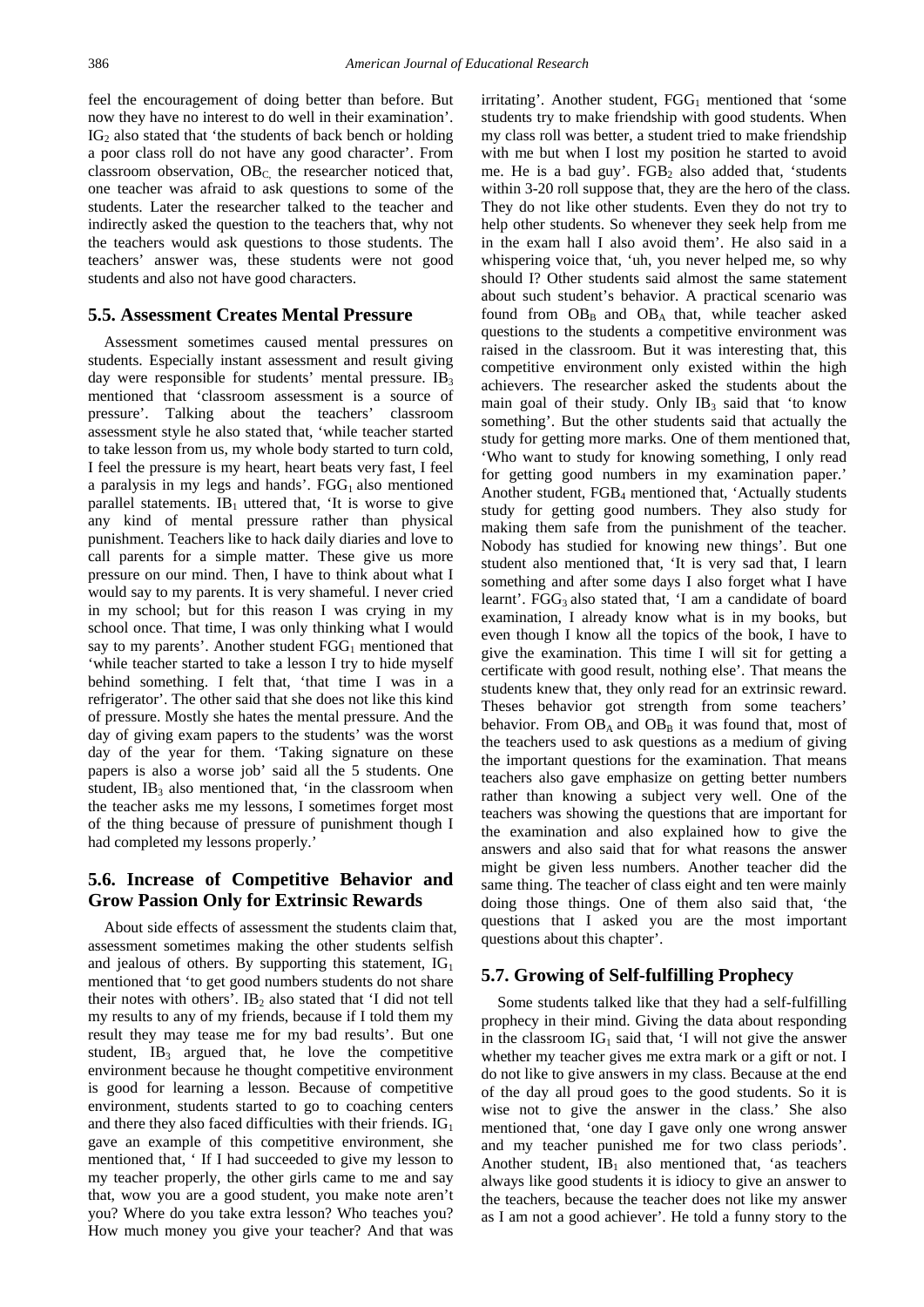researcher that, 'One of his friends got 1 mark out of 5 marks and when he noticed his number he started to laugh and announced his number loudly with a big smile'.  $IB<sub>2</sub>$ also added that, 'Now punishment is nothing to me, it is a source of recreation when all students get punishment together'. Though there was nothing found from classroom observation directly about self- fulfilling prophecy but some students from the entire three category schools were found less interested in giving an answer or writing given task in their notebook.

# **5.8. Assessment Reduces Self-evaluation Opportunity and Students Become a Cue Seeker**

About grading system, all the students argued that, grading system did not allow them to know their actual position in the class. But they also stated that, through grading system they could achieve more marks than number system. IB<sub>2</sub> said that, 'there is no chance of selfevaluation for students' because of the grading system. Because of the grade, I could not understand my position in my class. Grade system is good for board examination but not for school examination'. Other students,  $IB<sub>1</sub>$ ,  $IG<sub>1</sub>$ ,  $FGB<sub>3</sub>$  and  $FGG<sub>5</sub>$  also mentioned same type of statement that grade system is good for board examination but not good for school examination. The students also mentioned that, grade creates a category in the class like high class people, middle class people and lower class people. They do not like or support such categorization.

It is also found that, in our assessment system, most of the time teachers use specific assessment styles or prepare students for a specific assessment system. That could also create a side effect. About the specific style of assessment,  $IB<sub>2</sub>$  stated that he will study according to the specific style of assessment. Among the students,  $FGG<sub>4</sub>$  mentioned that, 'I will study for my exam according to the specific system of assessment, because if I do not study according to my exam style I will not get good number, so if I want to get good numbers in examination I must follow the specific style of assessment'. Other students,  $FGG<sub>1</sub>$  and  $IG<sub>1</sub>$  said that, 'I follow the assessment style for my study'. But  $FGB<sub>4</sub>$  argued that, 'I will not study according to the specific style of assessment, whether it is a multiple choice question or not.' One question was asked to them that, if you do not know what will be the assessment style then what you will do. Most of them then answered that they will then read the whole book and try to understand the main theme of the topic.

# **6. Major Findings**

From the above analysis the researcher found some major issues that were related to side effects of assessment. The major findings are:

- Some side effects of assessment do exist in secondary school of Bangladesh. These side effects of assessment have generally influenced student's affective domain and their ethics, value and morality.
- Though side effects are related to assessment system but the implementation techniques and the implementers were also responsible for the side effects of assessment.
- Students lost their self-confidence and suffered for self-inferiority complex for giving reports of their poor result and also for teachers' behaviour in classroom during assessment.
- Students also had a disrespectful behaviour in their mind for teachers and for schools for assessing them wrongly or partially. Sometimes they wish to do maltreatment with their teachers and school. This mainly occurred when teachers used assessment techniques for controlling class and as a medium of giving punishments.
- Giving reports of assessment sometimes affected students' self-respects and insist them to hurt themselves. This kind of mentality was found in majority of students. But the level of hurting themselves is different. Some wished to flee from home, some wished to commit suicide.
- Classroom assessment sometimes caused mental pressure to students and this pressure also caused harm to their physical fitness. However, it depends on their teacher's behaviour during assessment time.
- Assessment also increased the competitive mood among the students. For this competitive aspect of assessment, students sometimes refused to help each other or to work in a group. Students also feel jealous and selfishness in their mind; because they thought if they help others, the other students might get more number in examination paper than them.
- Students sometimes suffer from self-fulfilling prophecy. This happened mostly for assessment techniques used and feedback giving techniques. Meanwhile whenever feedback was provided, it was in evaluative mood. Therefore, students did not get any chance to correct themselves and gradually they became less interested to respond in classroom.
- It was also found that students with low achievement sometimes select wrong path. And high achiever students start to hate them. This created division among students and consequently created different groups with the classroom. Teachers in the class also recognized the difference among the students in their practices. For example, the students who were high achiever were getting less punishment than low achievers.
- Grading system also had some side effects in assessment practice. Most of the students dislike the grading system. They could not evaluate themselves in this system as they did not have their accurate scores. Grading system only gave them some grades but the students want exact number and feedback of their assessment. Students thought that grading system also created division in classroom.
- Because of assessment system, students slowly deviated from the main objective of learning and getting passionate for extrinsic reward, like: certificate, good marks, good classroom ranking (roll) and others.
- The assessment system influenced students to be a cue seeker. Most of the time the assessment techniques were remained same. Therefore, students tried to learn their lessons according to assessment system rather than developing their understanding about the topic.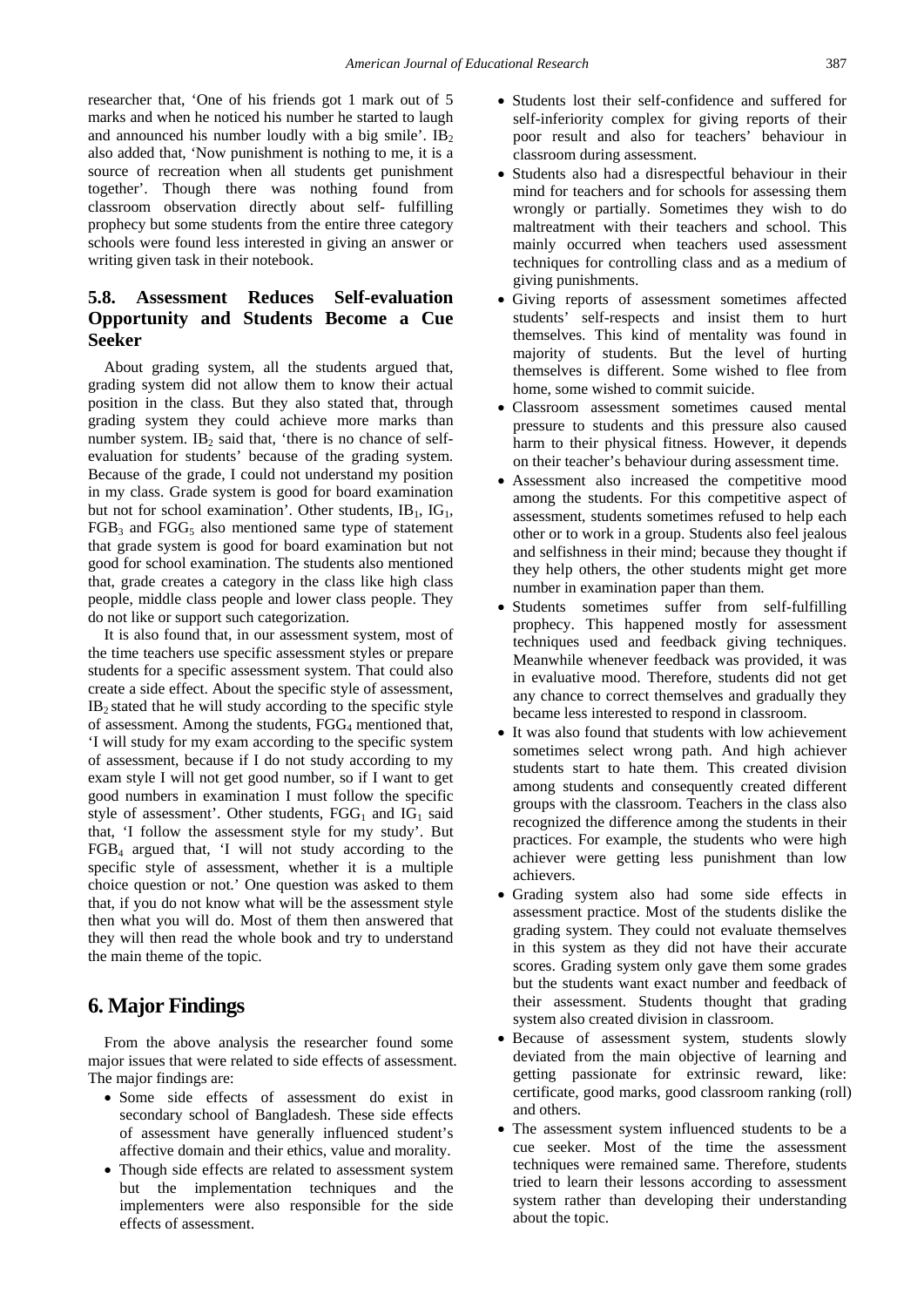## **7. Discussion with Related Study**

As described before, the study proceeded in qualitative approach. 15 students were selected conveniently. Required data was assembled from selected students. For the purpose of additional data, additional tools were selected. Additional tool of this study were classroom observation with field note. With a view of getting a better insight of data, a number of themes were formulated. These themes were analyzed in qualitative approach. This chapter is comprised of those findings precisely as well as interpretations of the findings sequentially and also attempted to bridge between the findings and study of literatures.

The following discussion proceeds on the findings and their interpretations considering the research questions of this study. The whole discussions pursuing the findings are also presented below under the respective paragraphs of those indicators. These paragraphs also converse and argue many aspects of the findings.

First of all, it was found that, the side effects of assessment generally influenced students' affective domain and their ethics, value and morality. By supporting this statement, Tarana (2011) also stated that, assessment has affective impact on individuals. Generally assessment is a process of teaching and learning. Students improve their cognitive, affective and psychomotor domain through learning. And most of the time effective learning affects students' affective domain rather than cognitive or psychomotor domain. Similarly any kind of negative effects affects students' affective domain. And if it related with assessment system it will affects most [\[2\].](#page-10-1) Moreover it was found that, for side effects of assessment, students lose their self-confidence and suffer for selfinferiority complex for giving reports of their poor result and also for teachers' behavior in classroom during the of assessment. Similarly Tarana (2011) stated that, 'the result of assessment affects students mind as when s/he gets poor marks that de-motivate him/her'. However, she also stated that, motivation from assessment is not always regarded as an advantage. Some students expressed the de-motivated role of assessment. Furthermore, unclear question resulting in failure to answer, decrease in confidence due to poor result, moral degradation due to the limitation of current assessment system [\[3\].](#page-10-2) In Bangladesh, teachers sometimes previously construct beliefs about their students (both good and weak) and likely about particular answers influence their classroom assessment practice. The influence is reflected on different attitude of the teachers. Generally teachers punished the weak students when they failed to give correct answer but not to the good students. Even when weak students were able to give correct answer, teachers sometimes did not want to believe that and justified their accuracy. Teachers' behavior towards weak students forced them to make believe that they are not able to learn anything. Moreover, Students also hold a disrespectful behavior in their mind for teachers and for schools due to assessing them wrongly or partially. Also students sometimes wished to maltreatment their teachers and schools. This mainly occurred when teachers used assessment techniques for controlling class and as a medium of giving punishments. According to Ahsan (2007), the purpose of classroom questioning, to the students, was not always found to be

for assessment of and for learning [\[2\].](#page-10-1) Sometimes the learners had been using it as a technique to punish the students who made chaotic situation and interrupt in the classroom activity. But an argument arise in Islam (2009) that, basically most of the question were asked for the purpose of assessing the students. In few times questions were asked to give clues in order to understand and answer the previous question or motivate students towards learning [\[15\].](#page-10-13)

It was also found that, giving reports of assessment sometimes affects self-respects and made them to hurt themselves. This kind of mentality was found in every student's mind. But the level of hurting themselves is different. Some wished to flee from home, some wished to take attempt to suicide. A similar scenario was found from an Indian study that, examination anxiety has significant effect on suicidal. Students having high examination anxiety have high level of suicidal ideation in comparison to those who are having low level of examination anxiety. In a study of completed suicides in adolescents from Delhi, 56% of the suicides occurred in the months from March to July. These months correspond to announcements of results, entrance into college and beginning of new academic session [\[14\].](#page-10-14)

However, classroom assessment sometimes caused mental pressure to students and this pressure also caused harm to their physical fitness. Most of the Students felt nervous and panic during assessment. Moreover they also mentioned that this depends on their teacher's behaviour in assessment time. Ahsan (2007) also showed in her study that, questioning was found to be a terrifying event to the learners as many of them had been found to be mumbled while answering the questions, but mumbling was not their usual habit [\[2\].](#page-10-1) Students, who could not prepare themselves to respond, immediately tried to learn the particular answers by opening their text book hiding from the teacher. She also stated that, questioning was proved to be a state of fear to the students, which was being revealed in their expressions. That was prominent among those who were sitting towards back benches. Furthermore, it was revealed from the study that, assessment also increased the competitive mood among the students. For this competitive mood students sometimes refused to help each other or work in a group. Students also feel jealousness and selfishness in their mind; because they thought if they help others, the other students might get more number in examination paper than them. Similar finding were found in the study of Islam (2007). According to Islam (2007), teachers' assessment activity in the classroom encouraged students to answer perfectly in any way rather than qualitative learning. This creates a competitive mentality among the students rather than co- operative attitude. As a result, students did not share their learning among themselves. They also did not want to help each other. This tendency also encourages them only to memorize the subject matter well [\[15\].](#page-10-13)

Students sometimes suffer from self-fulfilling prophecy for assessment system. This happened mostly for assessment techniques and feedback giving techniques. Teachers in our schools, most of the time, forget to give any kind of feedback. Or whenever they gave any feedback, the feedbacks were in evaluative mood. So students did not get any corrections from the teachers and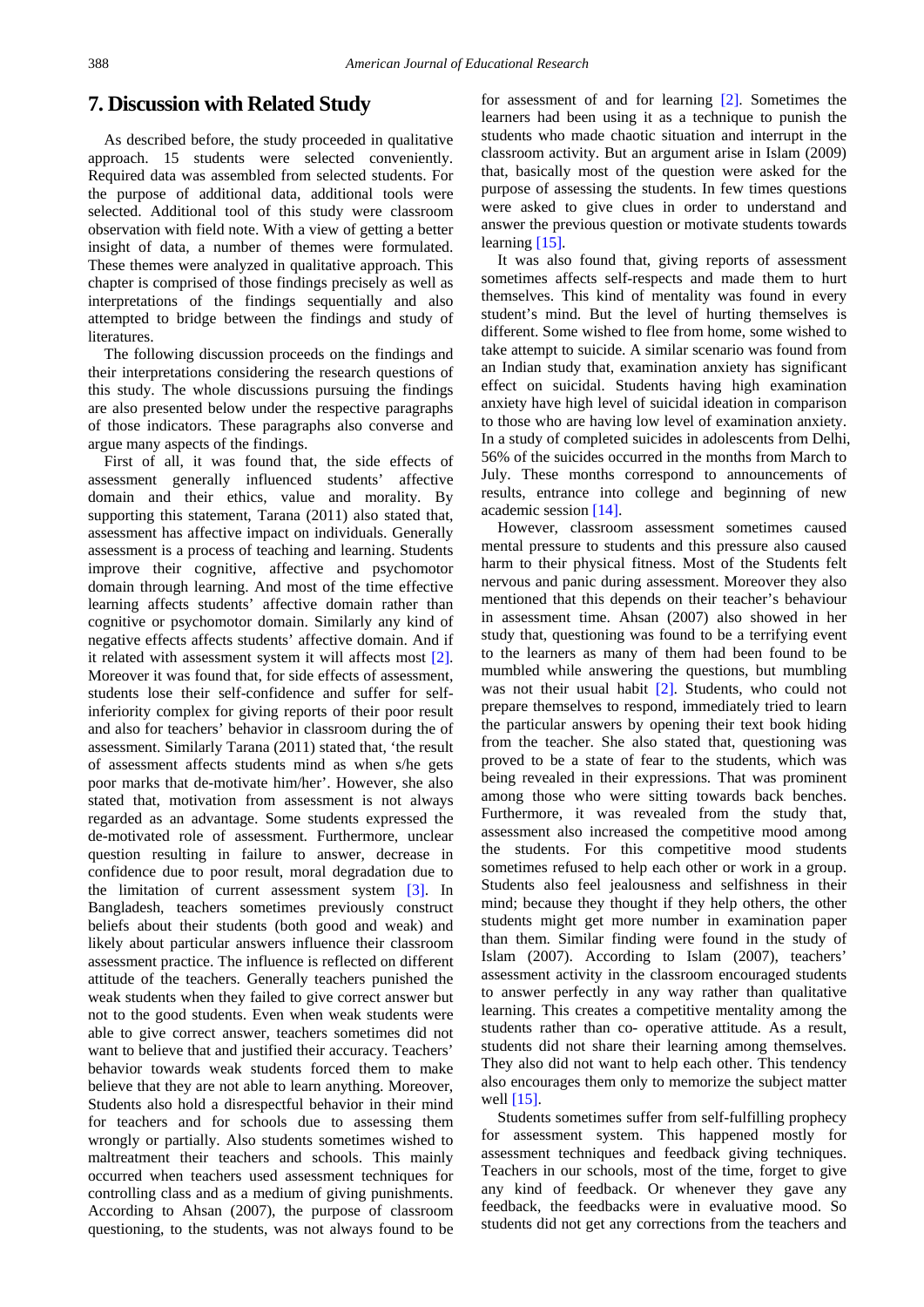at last they give up trying for good result. And also lose their interest to give answer during the time of assessment. Similar scenario was stated in Rahman (2009) that, in most classes, teachers did not encourage and congratulate those students who answered questions. In almost all classes students were given feedback through orally (95%) and written (85%). Most of times the feedback was right and wrong answer oriented (70%) and teachers hardly followed descriptive feedback. Sometimes teachers did behave in negative manner with the students who failed to respond. Teachers' favored good student, on the other hand, weak students failed to draw teachers' attention. Majority questions were asked to high achievers and few were passed to low achievers [\[16\].](#page-10-15)

Besides, grading system in assessment had some side effects also. Every student dislikes this system. According to them students could not evaluate themselves because of grading system. Grading system only gives them some grades but the students want exact number and feedback of their assessment. Students also mentioned that grading system creates divide in classroom. Similarly, Tarana (2011) states that, this system considers as a faulty system and it deserves to be modified. The system aims at ensuring the upper grade, not the intellectual development of the learners. But about grading type Todd L. Cherry and Larry V. Ellis said that student performance is significantly improved when facing a grading system based on student ranking (norm-reference grading) rather than performance standards (criterion-reference grading). The improved outcomes from rank-order grading largely arise among the high performers, but not at the expense of low performers. Results indicate rank-ordering may eliminate the incentive for high performing students to "stop" once they achieve a stated objective, while not diminishing the incentive for lower performing students [\[3\].](#page-10-2)

Additionally, students slowly deviate from the main objective of learning and getting passionate for extrinsic reward because of assessment system like: certificate, good marks, good class roll etc. Islam (2007) also mentioned that, students memorize their subject matter in order to get teachers praise or good marks. He also mentioned that, they do it just for pleasing their teachers and getting good marks. Also our assessment system made students a cue seeker. Most of the time the assessment techniques were remains same. So students only try to learn their lessons according to assessment system rather than understanding the topic. It is also found that, basically most of the question was asked for the purpose of assessing the students. In few times questions were asked to give clues in order to understand and answer the previous question or motivate students towards learning [\[15\].](#page-10-13) 

However, from the above discussion it was also found that not only assessment system but also teachers' behavior in assessment time as well as teacher's perception about assessment, teachers' personal choice and teachers' prejudicial practices in assessment were also related for creating side effects of assessment. About teachers' behavior during assessment, Tarana (2011) stated that, students suggested that there are some halo effects in assessment where students are known to be meritorious got good marks and who are engaged as weak students got poor marks. Moreover, bias in giving marks on SBA (School Based Assessment), content narrowing and lick of question paper is also highlighted in their responses. In addition, they expressed their concern about the teachers being unapproachable when it comes to understanding assessment question which made things difficult for them. She also mentioned that, some students also questioned the valid use of assessment in public exam where students were given good or bad marks based not on their subject knowledge but their hand writing [\[3\].](#page-10-2) In another study, Rahman (2009) stated similar behavior that, teachers ask questions to particular students, they hardly threw questions to the whole class. High achievers and front benchers got more priority in classroom for replying questions [\[16\].](#page-10-15) In contrast, in Tarana (2011) study it was also found that, teachers perceived assessment results as undoubtedly important for teaching learning. The cause they have shown, for the future job, for leveling or grading students, for students learning and as well as for identifying the teaching proble[m \[3\].](#page-10-2)

All of the above discussion showed us how assessment system has a negative effect on our students. However, as assessment system also related with our teachers' concept and behavior it is we could not only accused our assessment system for side effects of assessment. We should also try to look after our teacher's behavior at the time of implementing the assessment system.

## **8. Recommendations**

Based on the emerged findings of this study the following recommendations have been made to ensure quality learning:

- Classroom assessment should be valid, appropriate, reliable, flexible, fair and sufficient. It should be an integrated part of teaching learning process as well as a method for success. It should be a continuous activity for assessing knowledge, skills, values and achievement of critical cross-field outcomes.
- The criteria for assessment and learning achievement must be made transparent to students to enable them to have a clear overview, both of the aim of their work and of what it means to complete it successfully. Such criteria may be abstract, but concrete example should be used in modelling exercise to develop understanding.
- For classroom assessment to be productive, students should be encouraged in self-assessment so that they can keep in mind the aims of their work and assess their own progress toward meeting these aims as they proceed. Then they will be able to guide their own work and become independent learners.
- Students should be taught the habits and skills of collaboration in peer assessment, both because these are of intrinsic value and because peer assessment can help develop the objectivity, cooperation, collaboration which required for effective selfassessment.
- Teachers should be sure that students are active participants in the lesson and emphasize that learning may depend less on their capacity to spot the right answer and more on their readiness to express and discuss their own understanding.